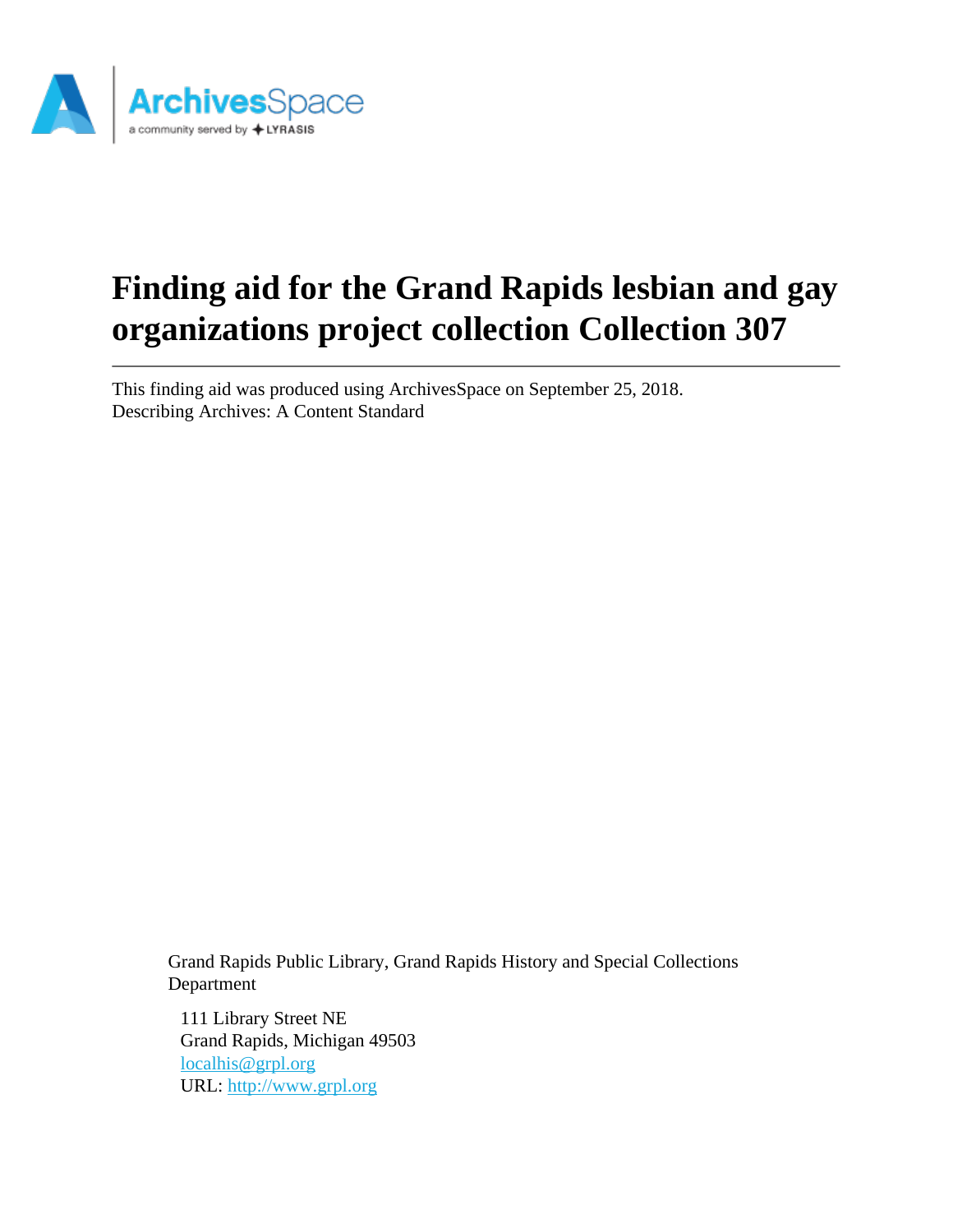# <span id="page-1-0"></span>**Table of Contents**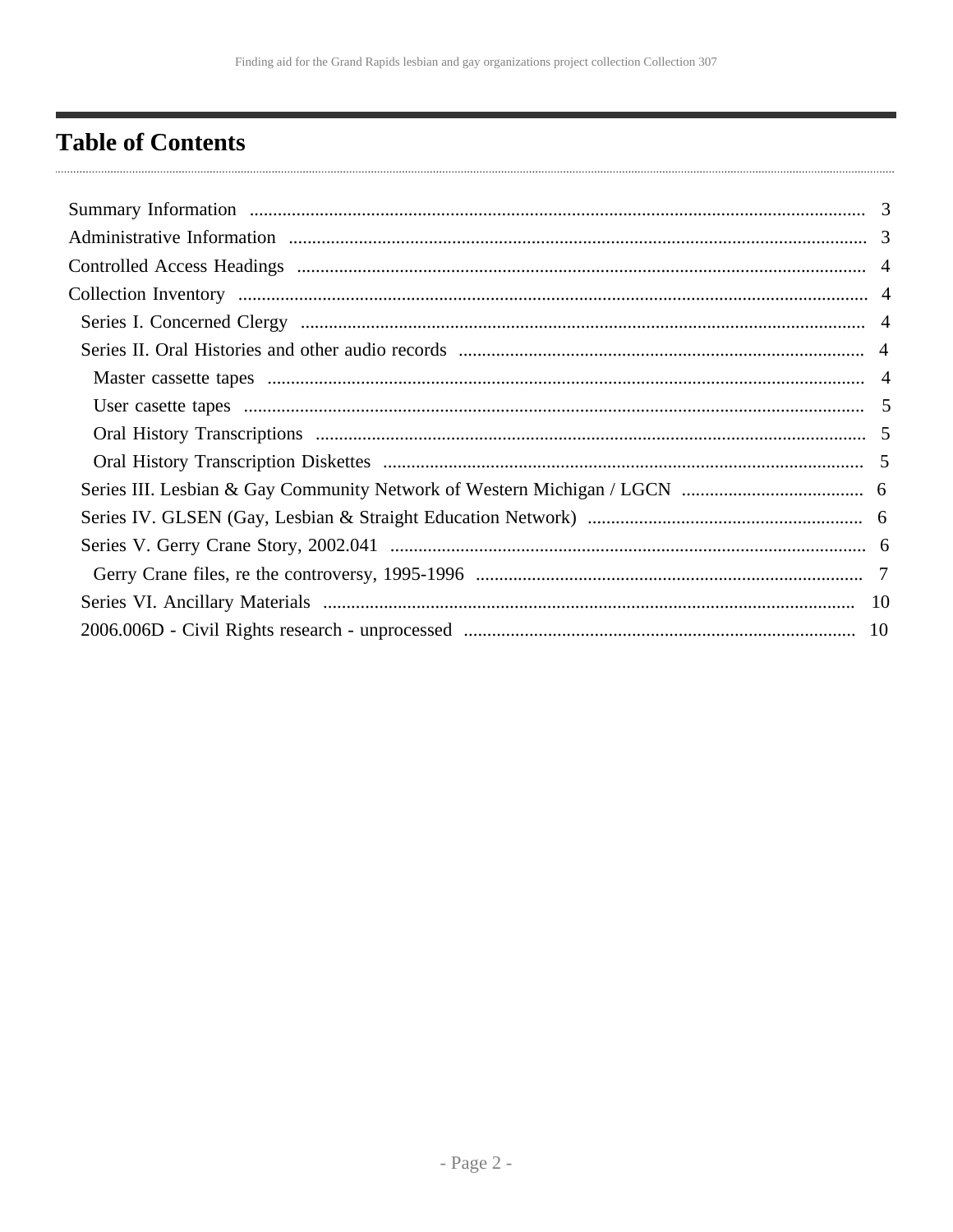# <span id="page-2-0"></span>**Summary Information**

| <b>Repository:</b><br><b>Title:</b> | Grand Rapids Public Library, Grand Rapids History and Special<br><b>Collections Department</b><br>Grand Rapids lesbian and gay organizations project collection                                                                                                                                                                                                                                                                                                                                                                                                                                                   |
|-------------------------------------|-------------------------------------------------------------------------------------------------------------------------------------------------------------------------------------------------------------------------------------------------------------------------------------------------------------------------------------------------------------------------------------------------------------------------------------------------------------------------------------------------------------------------------------------------------------------------------------------------------------------|
|                                     |                                                                                                                                                                                                                                                                                                                                                                                                                                                                                                                                                                                                                   |
| ID:                                 | Collection 307                                                                                                                                                                                                                                                                                                                                                                                                                                                                                                                                                                                                    |
| Date [inclusive]:                   | 1980s-2007                                                                                                                                                                                                                                                                                                                                                                                                                                                                                                                                                                                                        |
| <b>Physical Description:</b>        | 8.1 Linear Feet 14 boxes                                                                                                                                                                                                                                                                                                                                                                                                                                                                                                                                                                                          |
| Language of the<br><b>Material:</b> | English                                                                                                                                                                                                                                                                                                                                                                                                                                                                                                                                                                                                           |
| Abstract:                           | This collection was primarily initiated in 2002 by the Grand Rapids<br>Historical Commission member Paul Kutsche. Holdings include a<br>series on Gerry Crane and Randy Block, an oral history series with<br>ten interviews, select information from Concerned Clergy, select<br>information from the Lesbian & Gay Community Network (LGCN)<br>including their monthly periodical from 1988 to present, and also<br>the Gay, Lesbian & Straight Education Network (GLSEN), plus<br>miscellaneous ephemera and documents related to the local and<br>Western Michigan gay and lesbian community since the 1980s. |

**^** [Return to Table of Contents](#page-1-0)

### <span id="page-2-1"></span>**Administrative Information**

### **Publication Statement**

Grand Rapids Public Library, Grand Rapids History and Special Collections Department

111 Library Street NE Grand Rapids, Michigan 49503 [localhis@grpl.org](mailto:localhis@grpl.org) URL:<http://www.grpl.org>

### **Immediate Source of Acquisition**

Paul Kutsche, agent. Various donors. Various accession numbers, listed with the material in the finding aid.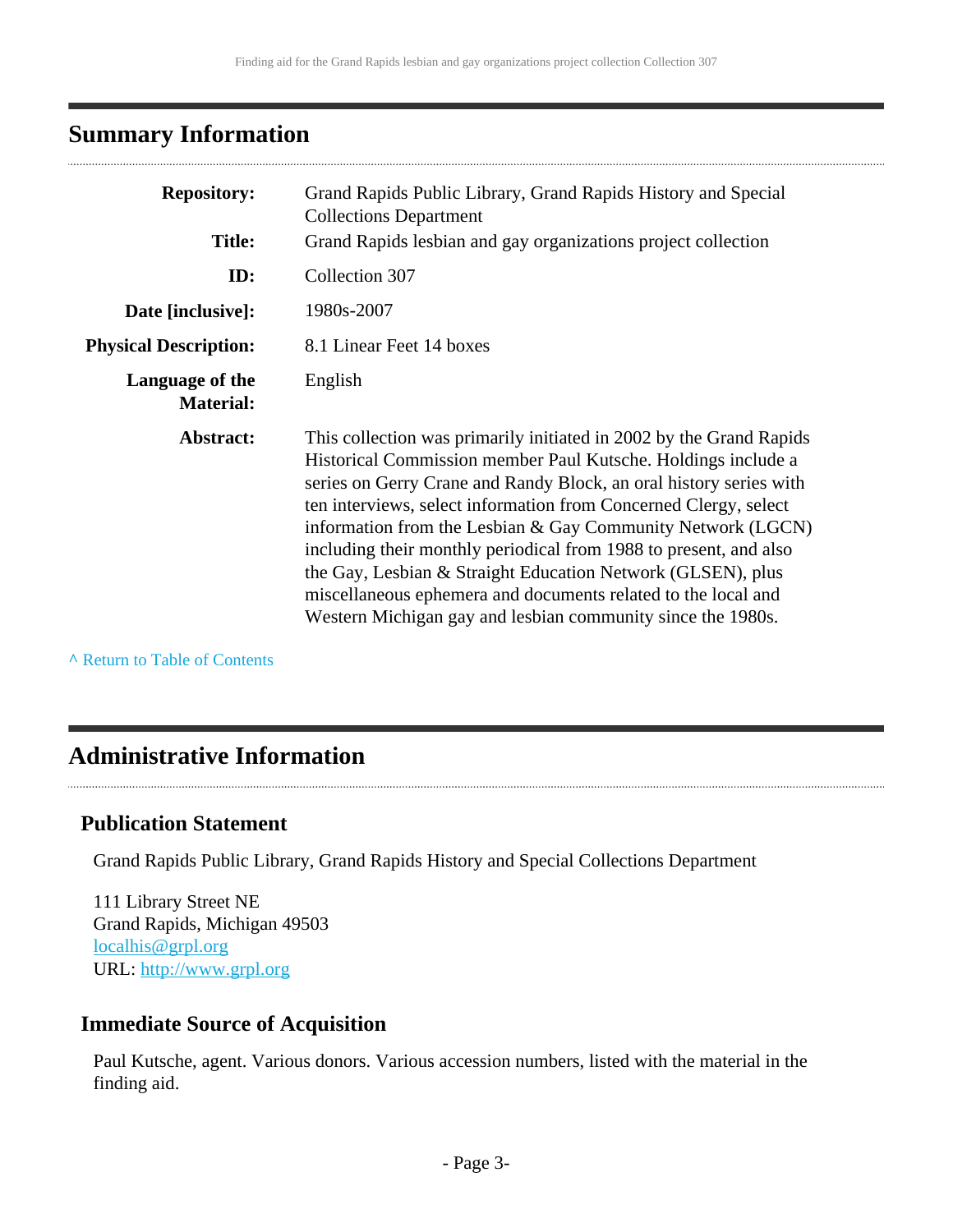#### **^** [Return to Table of Contents](#page-1-0)

# <span id="page-3-0"></span>**Controlled Access Headings**

- oral histories
- Grand Rapids (Mich.) -- History
- records (documents)
- Lesbians -- Michigan -- Grand Rapids -- History
- Homosexuality -- Michigan -- Grand Rapids -- History
- Gays -- Michigan -- Grand Rapids -- History

# <span id="page-3-1"></span>**Collection Inventory**

### <span id="page-3-2"></span>**Series I. Concerned Clergy**

| <b>Title/Description</b> | <b>Instances</b> |
|--------------------------|------------------|
| 2001.117 Van Doren       | Box 1            |
| 2002.031 Van Doren       | Box 1            |
| 2001.130 Knieriemen      | Box 1            |
| Dignity                  | Box 1            |

**^** [Return to Table of Contents](#page-1-0)

### <span id="page-3-3"></span>**Series II. Oral Histories and other audio records**

#### <span id="page-3-4"></span>**Master cassette tapes**

| <b>Title/Description</b>                          | <b>Instances</b> |
|---------------------------------------------------|------------------|
| MT1. Douglas Van Doren 2002.031                   | Box 2            |
| MT2. Randy L. Block (2) 2001.127                  | Box 2            |
| MT3. Ron Skidmore 2002.032                        | Box 2            |
| MT4. Linda Knieriemen 2002.033                    | Box 2            |
| MT5. David N. Watt 2002.051                       | Box 2            |
| MT6. A service of Witness  Jan. 3, 1997. 2002.041 | Box 2            |
| MT7. Thelma Otten 2002.035                        | Box 2            |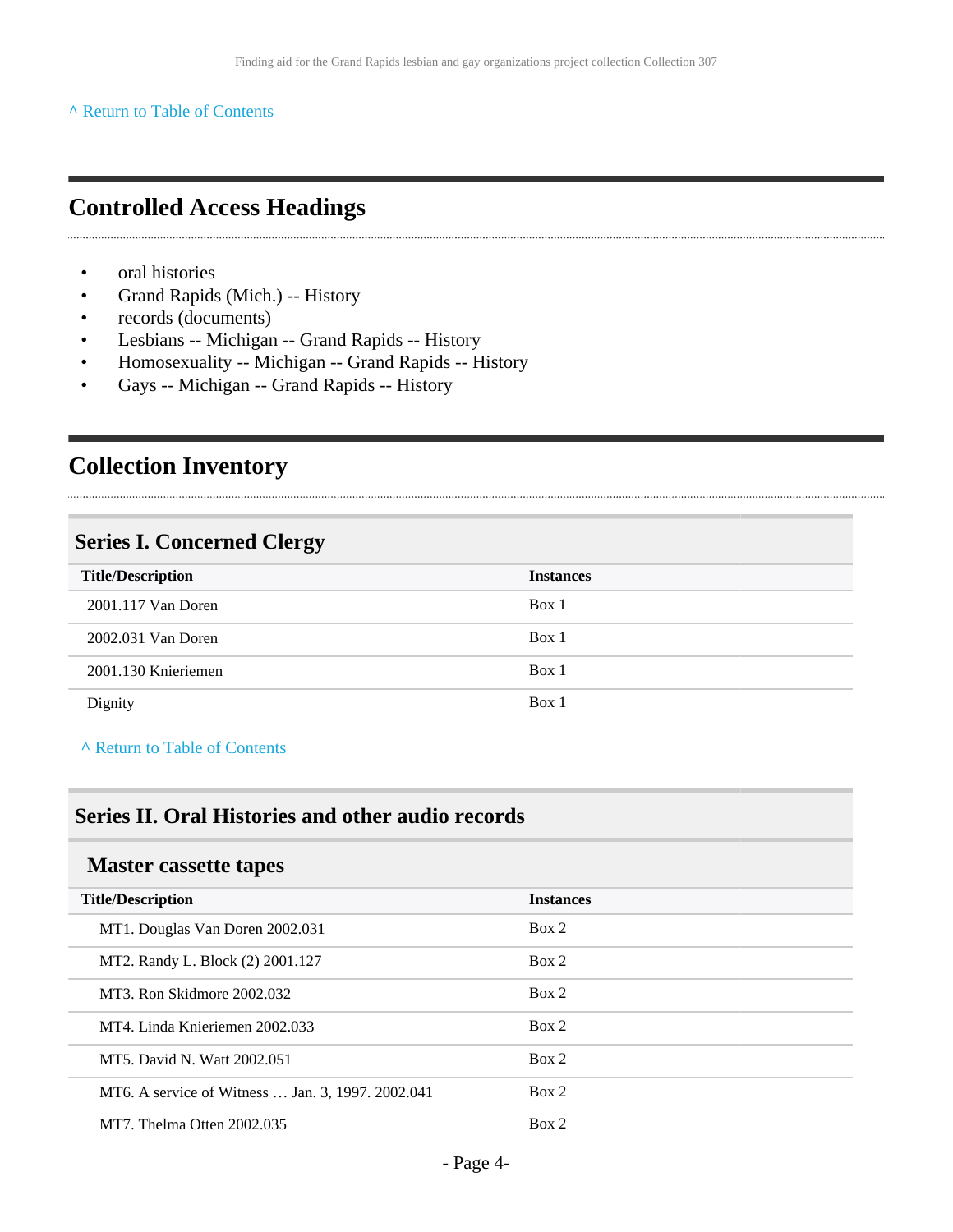| MT8. Bryan Ribbens 2002.059       | Box 2 |
|-----------------------------------|-------|
| MT9. Ann Broadhurst 2002.054      | Box 2 |
| MT10. Jeffery L. Swanson 2003.051 | Box 2 |

# <span id="page-4-0"></span>**User casette tapes**

| <b>Title/Description</b>                          | <b>Instances</b> |
|---------------------------------------------------|------------------|
| UT1. Douglas Van Doren 2002.031                   | $Box$ 3          |
| UT2. Randy L. Block (2) 2001.127                  | $Box$ 3          |
| UT3. Ron Skidmore 2002.032                        | $Box$ 3          |
| UT4. Linda Knieriemen 2002.033                    | $Box$ 3          |
| UT5. David N. Watt 2002.051                       | $Box$ 3          |
| UT6. A service of Witness  Jan. 3, 1997. 2002.041 | $Box$ 3          |
| UT7. Thelma Otten 2002.035                        | $Box$ 3          |
| UT8.                                              | $Box$ 3          |

# <span id="page-4-1"></span>**Oral History Transcriptions**

| <b>Title/Description</b>                          | <b>Instances</b> |
|---------------------------------------------------|------------------|
| TR1. Douglas Van Doren 2002.031                   | Box 3.5          |
| TR2. Randy L. Block (2) 2001.127                  | Box 3.5          |
| TR3. Ron Skidmore 2002.032                        | Box 3.5          |
| TR4. Linda Knieriemen 2002.033                    | Box 3.5          |
| TR5. David N. Watt 2002.051                       | Box 3.5          |
| TR6. A service of Witness  Jan. 3, 1997. 2002.041 | Box 3.5          |
| TR7. Thelma Otten 2002.035                        | Box 3.5          |
| TR8. Byran Ribbons 2002.059                       | Box 3.5          |
| TR9. Ann Broadhurst 2002.054                      | Box 3.5          |

# <span id="page-4-2"></span>**Oral History Transcription Diskettes**

| <b>Title/Description</b>                                    | <b>Instances</b> |
|-------------------------------------------------------------|------------------|
| D1.1 Douglas Van Doren 2002.031                             | Box 3.6          |
| D1.2 Randy L. Block (2) 2001.127                            | Box 3.6          |
| D1.3 Ron Skidmore 2002.032                                  | Box 3.6          |
| D1.4 Linda Knieriemen 2002.033                              | Box 3.6          |
| D <sub>2</sub> and D <sub>3</sub> .2 David N. Watt 2002.051 | Box 3.6          |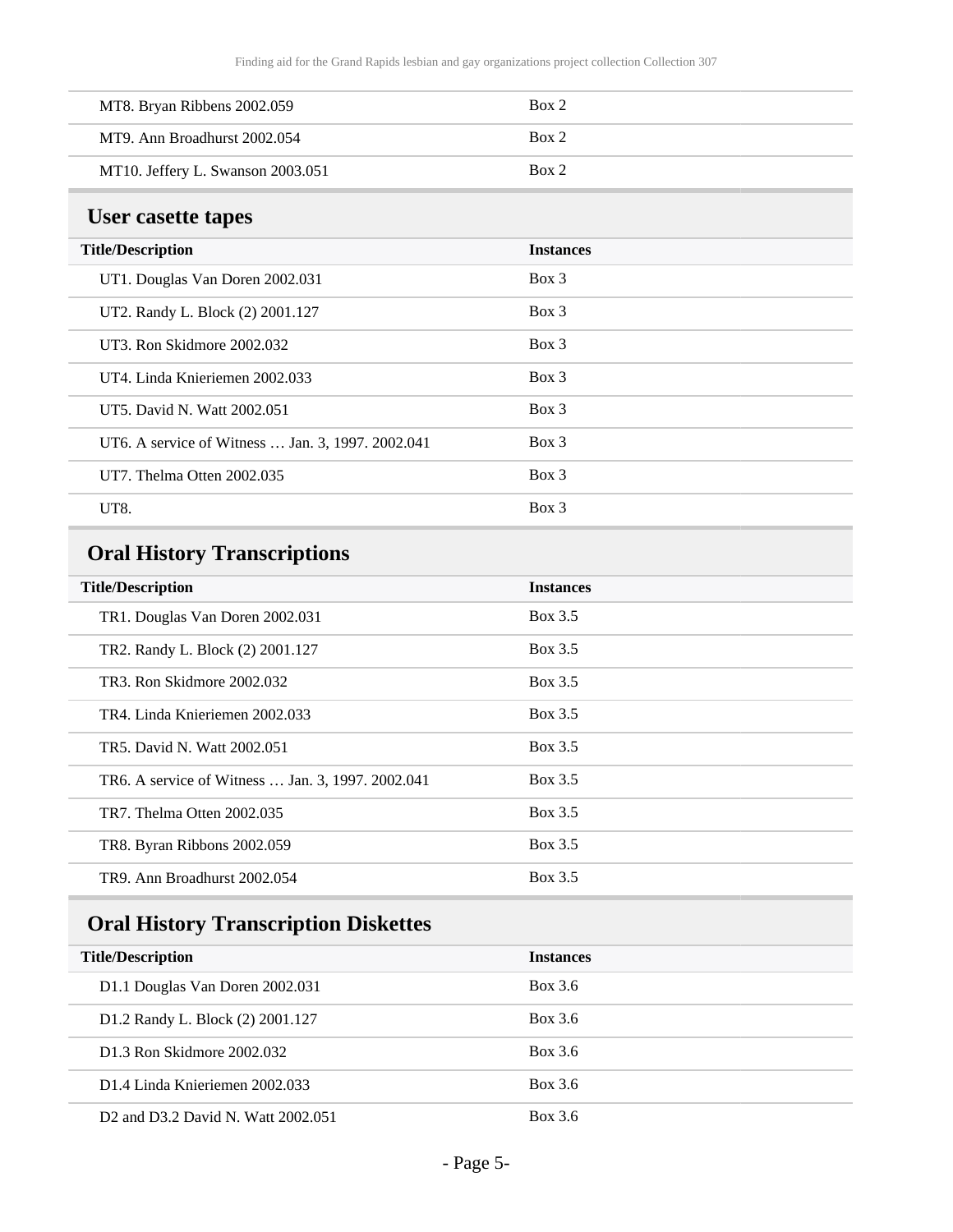| ND A service of Witness  Jan. 3, 1997. 2002.041 | Box 3.6 |
|-------------------------------------------------|---------|
| D <sub>1.5</sub> Thelma Otten 2002.035          | Box 3.6 |
| D <sub>3</sub> .1 Ann Broadhurst 2002.054       | Box 3.6 |

#### **^** [Return to Table of Contents](#page-1-0)

### <span id="page-5-0"></span>**Series III. Lesbian & Gay Community Network of Western Michigan / LGCN**

| <b>Title/Description</b>                                                                                                                                              | <b>Instances</b> |          |
|-----------------------------------------------------------------------------------------------------------------------------------------------------------------------|------------------|----------|
| Letter, Bryan Ribbens, President, Lesbian and Gay Community<br>Network of Western Michigan, RE sponsorship of Gay Pride<br>Celebration [2001.116], 1989<br>Date: 1989 | Box 4            | Folder 7 |
| May 1989 news clippings regarding mayoral proclamation -<br>Lesbian and Gay Pride Day [2001.116]                                                                      | Box 4            | Folder 6 |
| Saving One Life fund-raiser invitation. Nov. 13, 2006. McCabe-<br>Marlowe House invitation cover.                                                                     | Box 4            | folder 5 |
| PRIDE Festival Program, 2005, 2006.006                                                                                                                                | Box 4            | Folder 8 |
| Flier, Grand Rapids FrontRunner's Sixth Annual Pride 5K<br>$[2001.116]$ , 2000-06-04<br>Date: 2000-06-04                                                              | Box 4            | Folder 9 |
| Gay Pride Celebration, 1988 [oversized], 2001.116                                                                                                                     | Box 5            |          |
| Gay Pride Celebration, 1989 [Letter sized], 2001.116                                                                                                                  | Box 5            |          |

#### **^** [Return to Table of Contents](#page-1-0)

### <span id="page-5-1"></span>**Series IV. GLSEN (Gay, Lesbian & Straight Education Network)**

| <b>Title/Description</b>              | <b>Instances</b> |           |
|---------------------------------------|------------------|-----------|
| Accreditation Document, Feb. 5, 1998. | Box 4            | folder 10 |

#### **^** [Return to Table of Contents](#page-1-0)

### <span id="page-5-2"></span>**Series V. Gerry Crane Story, 2002.041**

#### Processing Information: **Processing Information**

Processing work was done on this accession in September 2018. A cubic box of records (Box 9) was refoldered and reboxed into the current boxes 9 and 10 (and newspaper clippings were placed in box 8). During processing, notes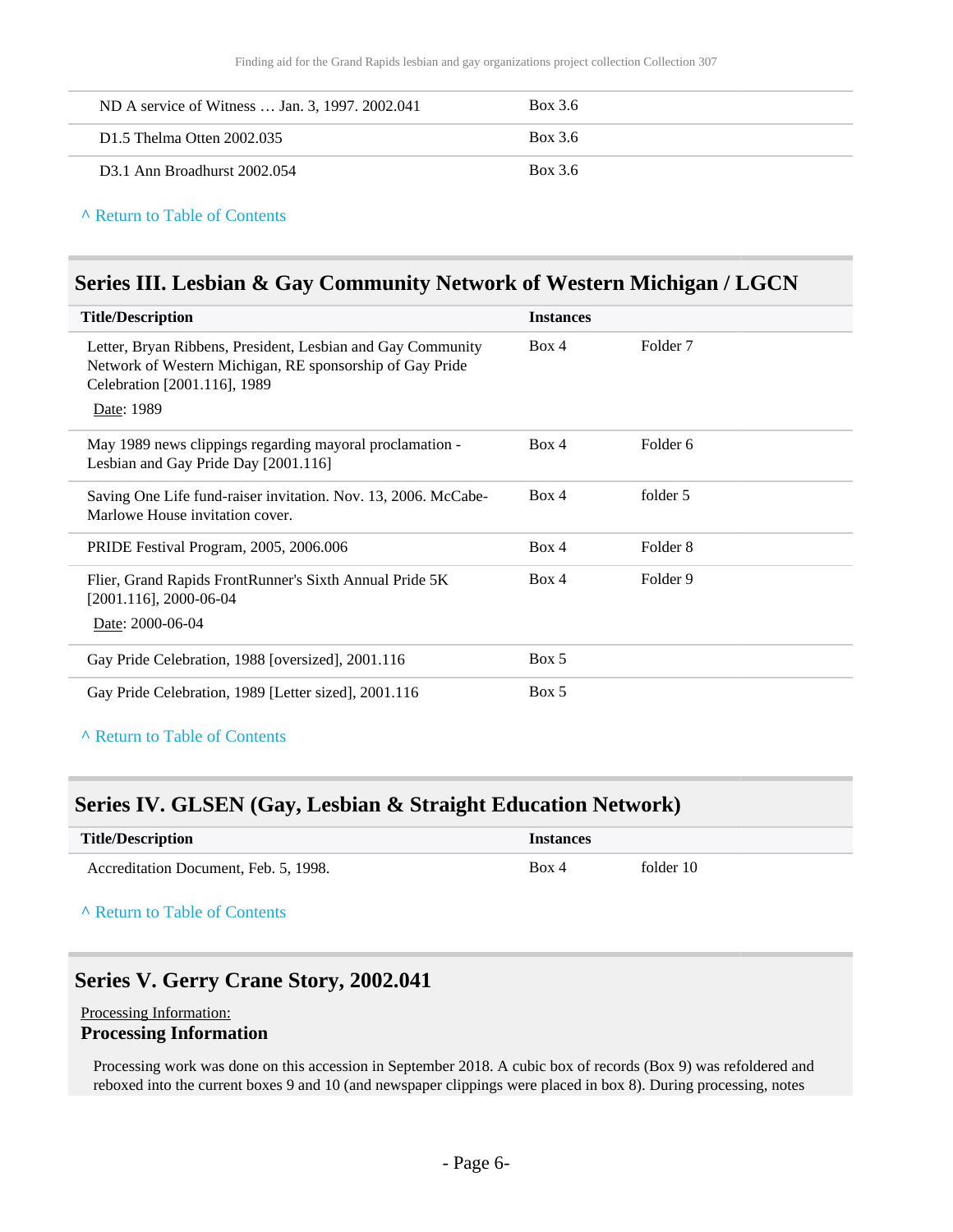and other references were left as is. Records were left in the order found, although it is unknown how much of this is original order.

| <b>Title/Description</b>                                    | <b>Instances</b> |
|-------------------------------------------------------------|------------------|
| "Dear Community Leader" Religious Response cards, after the | Box 6            |
| Byron Center School Board decision.                         | Box 7            |
| Gerry Crane Scrapbook and Misc. Copies                      | Box 8            |

# <span id="page-6-0"></span>**Gerry Crane files, re the controversy, 1995-1996**

| <b>Title/Description</b>                                                                                                                                                                                                               | <b>Instances</b> |                     |  |
|----------------------------------------------------------------------------------------------------------------------------------------------------------------------------------------------------------------------------------------|------------------|---------------------|--|
| Audio Cassette "A Service of Witness to the Resurrections,<br>Gerald M. Crane, Aug. 25, 1964-Jan. 3, 1997. Westminster<br>Presbyterian Church. Housed with Oral Histories and other<br>audio records, master and user tapes, above.    | <b>Box 3.6</b>   |                     |  |
| Registration and program, Beyond Tolerance: Strategies for<br>Change, 3rd Annual Midwest GLSTN Conference. Dedicated to<br>the memory of Michigan music teacher, Gerry Crane. Cleveland<br>State University., 1997-04<br>Date: 1997-04 | Box 9            | Folder 1            |  |
| Letter to parents and community, Superintendent Swainston,<br>Byron Center Public Schools, 2000-06-19<br>Date: 2000-06-19                                                                                                              | Box 9            | Folder <sub>2</sub> |  |
| Legal documents and letters, Randy Block, Personal<br>Representative of the Estate of Gerald Crane, et al, vs The<br>Byron Center Public Schools Board of Education, 1999-2000<br>Date [inclusive]: 1999-2000                          | Box 9            | Folder 3            |  |
| GLSEN Respect. Fall 2001.                                                                                                                                                                                                              | Box 9            | folder 4            |  |
| Program, Come in from the rain: an exploration of<br>homosexuality, homophobia and a hometown church, by Mike<br>Smolinski, at Wealthy Theatre                                                                                         | Box 9            | Folder 5            |  |
| Hostile Climate: report on anti-gay activity, People for the<br>American Way Foundation, 1999<br>Date: 1999                                                                                                                            | Box 9            | folder 6            |  |
| "Those Who Can, Teach," special to The Grand Rapids Press,<br>Gerry Crane, 1996<br>Date: 1996                                                                                                                                          | Box 9            | folder 7            |  |
| Letters to Crane and to school board, 1995-1996<br>Date [inclusive]: 1995-1996                                                                                                                                                         | Box 9            | folder 8            |  |
| "Don't take away our teacher away from us," Oasis News &<br>Reviews, 1996-03                                                                                                                                                           | Box 9            | Folder 9            |  |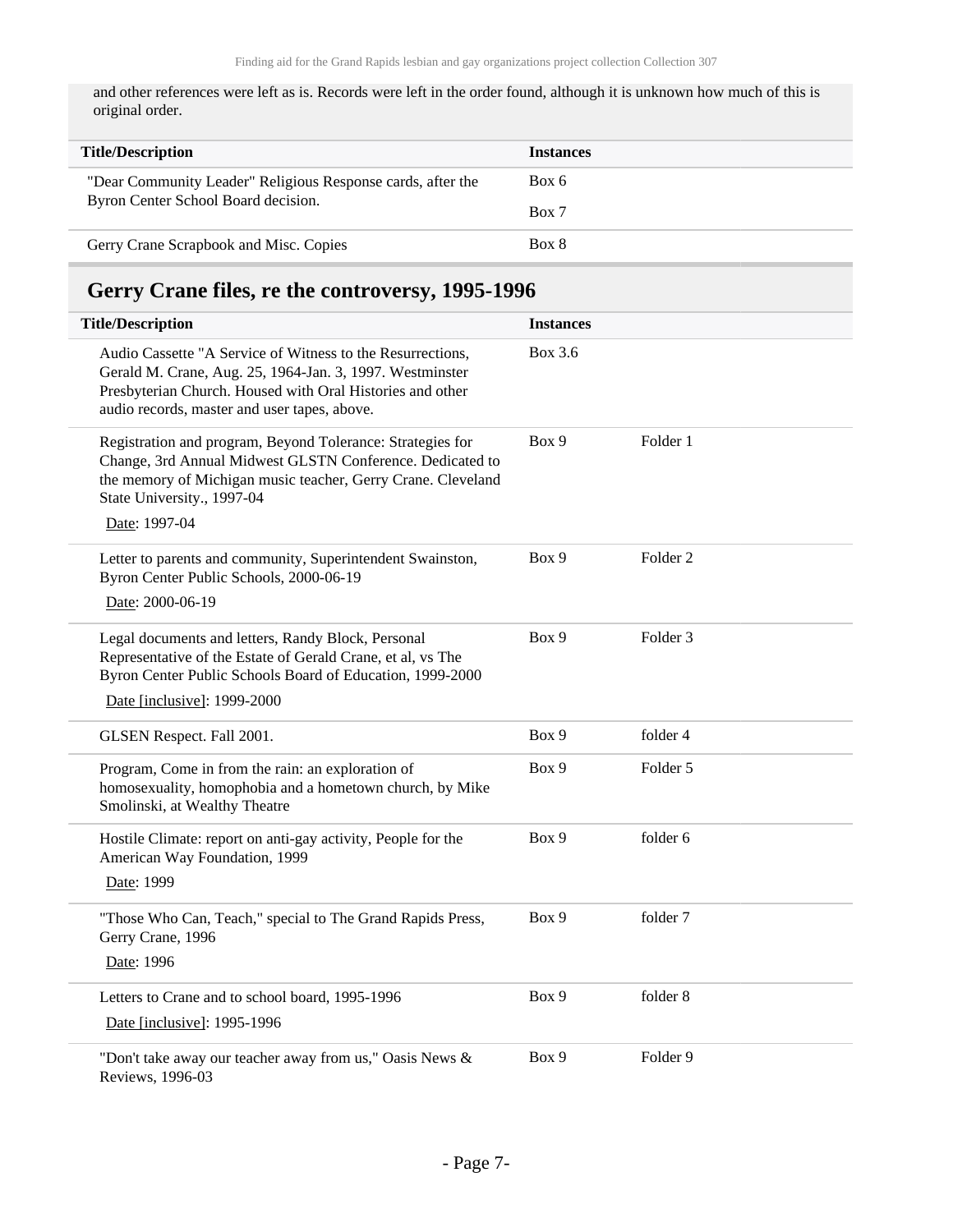| Date: 1996-03                                                                                                                                                         |       |                      |
|-----------------------------------------------------------------------------------------------------------------------------------------------------------------------|-------|----------------------|
| Invitation and program, wedding of Randy L. Block and Gerald<br>M. Crane, 1995-10-21                                                                                  | Box 9 | Folder 10            |
| Date: 1995-10-21                                                                                                                                                      |       |                      |
| Transcript of 20/20 TV Show - Please Don't Teach our Kids,<br>1998-03-13                                                                                              | Box 9 | Folder 11            |
| Date: 1998-03-13                                                                                                                                                      |       |                      |
| Notes [from arbitration], 1996-11-25                                                                                                                                  | Box 9 | Folder 12            |
| Date: 1996-11-25                                                                                                                                                      |       |                      |
| Randy Schmitt letter                                                                                                                                                  | Box 9 | Folder 13            |
| Notes and memorandum regarding Peter Marshall assembly at<br>Byron Center High School, 1995-11                                                                        | Box 9 | Folder 14            |
| Date: 1995-11                                                                                                                                                         |       |                      |
| Memorandum to High School Faculty RE Student and Outside<br>Disturbances, 1995-12-15                                                                                  | Box 9 | Folder 15            |
| Date: 1995-12-15                                                                                                                                                      |       |                      |
| Resolution honoring Gerald Crane's contributions leading to<br>Exemplary School Status, Byron Center Board of Education,<br>1995-01-09                                | Box 9 | Folder 16            |
| Date: 1995-01-09                                                                                                                                                      |       |                      |
| Memo: Staff Suspensions, Byron Center Public Schools Office<br>of the Superintendent, 1996-03-14                                                                      | Box 9 | Folder 17            |
| Date: 1996-03-14                                                                                                                                                      |       |                      |
| Memo: Department Chair Meeting, 1995-12-12                                                                                                                            | Box 9 | Folder 18            |
| Date: 1995-12-12                                                                                                                                                      |       |                      |
| Letters, David B. Prindle, President of Byron Center Education<br>Association to Phil Swainston, Superintendent, Byron Center<br>Public Schools, 1995-11-101995-12-11 | Box 9 | Folder 19            |
| Date: 1995-11-10                                                                                                                                                      |       |                      |
| Date: 1995-12-11                                                                                                                                                      |       |                      |
| Statement, Byron Center Board of Education, 1995-12-16<br>Date: 1995-12-16                                                                                            | Box 9 | Folder 20            |
| Notes from meetings, 1995-11-1995-12                                                                                                                                  | Box 9 | Folder 21            |
| Date [inclusive]: 1995-11-1995-12                                                                                                                                     |       |                      |
| Memorials and tributes, funeral program, news clippings                                                                                                               | Box 9 | Folder <sub>22</sub> |
| Letters of support for Crane (to Board of Education), 1995-1996                                                                                                       | Box 9 | Folder 23-24         |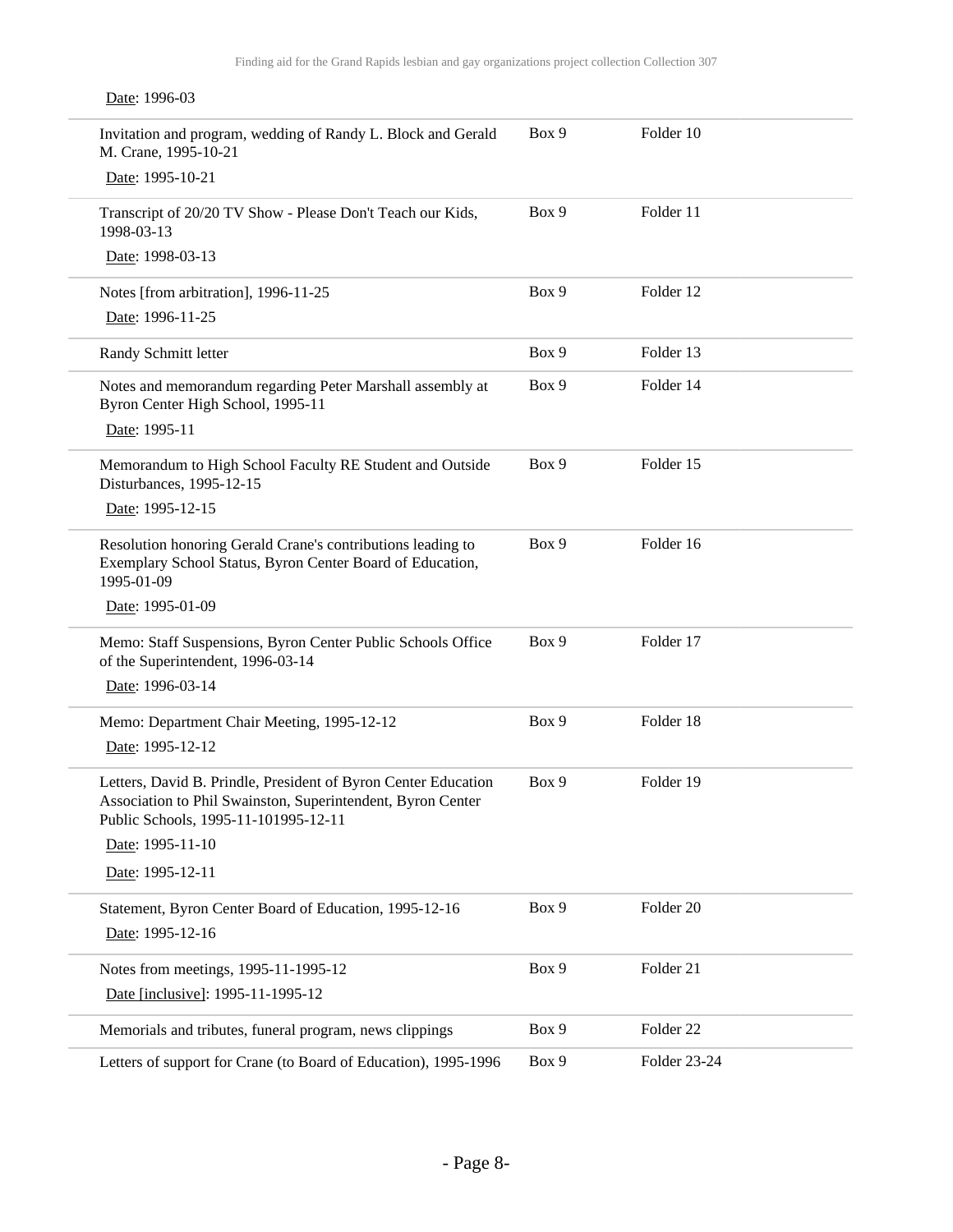| Date [inclusive]: 1995-1996                                                                              |               |                      |
|----------------------------------------------------------------------------------------------------------|---------------|----------------------|
| Letters of complaint re Crane (to Board of Education),<br>1995-1996                                      | Box 9         | Folder <sub>25</sub> |
| Date [inclusive]: 1995-1996                                                                              |               |                      |
| Gerry Crane personnel file                                                                               | Box 9         | folder 26            |
| Documentation RE: Gerry Crane                                                                            | Box $10$      | Folder 1             |
| Gerry Crane notes / journal, 1996-02-13-1996-11-25                                                       | Box $10$      | folder 2             |
| Date [inclusive]: 1996-02-13-1996-11-25                                                                  |               |                      |
| Processing Information:                                                                                  |               |                      |
| <b>Processing Information</b>                                                                            |               |                      |
| The looseleaf pages were numbered on September 21,<br>2018                                               |               |                      |
| Byron Center Board of Education minutes (excerpts),<br>1995-11-20-1996-08-05                             | <b>Box 10</b> | folder 3             |
| Date [inclusive]: 1995-11-20-1996-08-05                                                                  |               |                      |
| GLSTN Kalamazoo / Teachers Alliance for Justice, meeting<br>minutes, 1997-02-10                          | <b>Box 10</b> | Folder 4             |
| Date: 1997-02-10                                                                                         |               |                      |
| Letters to school board, 1995-1996                                                                       | <b>Box 10</b> | Folder 5             |
| Date [inclusive]: 1995-1996                                                                              |               |                      |
| Memorandums from William C. Skilling, Principal to Gerry<br>Crane, 1996-01-1996-06                       | <b>Box 10</b> | Folder 6             |
| Date [inclusive]: 1996-01-1996-06                                                                        |               |                      |
| Letter, To the Community of Byron Center, Barbara Lyndrup;<br>with annotations and note from Gerry Crane | <b>Box 10</b> | Folder <sub>7</sub>  |
| Grievance meeting notes and memos, Kent County Education<br>Association                                  | <b>Box 10</b> | Folder 8             |
| Two letters to Dr. Skilling from parents                                                                 | <b>Box 10</b> | Folder 9             |
| Letters and papers from Gerry Crane's lawyers, 1996-1997                                                 | <b>Box 10</b> | Folder 10            |
| Date [inclusive]: 1996-1997                                                                              |               |                      |
| Grievance memos and notes; Board of Education policies                                                   | <b>Box 10</b> | Folder 11            |
| Agendas, Byron Center Board of Education,<br>1995-11-201996-03-18                                        | <b>Box 10</b> | Folder 12            |
| Date: 1995-11-20                                                                                         |               |                      |
| Date: 1996-03-18                                                                                         |               |                      |
| Various letters from students and parents, addressed to Randy                                            | <b>Box 10</b> | Folder 13            |

Block, Gerry Crane and/or School Board